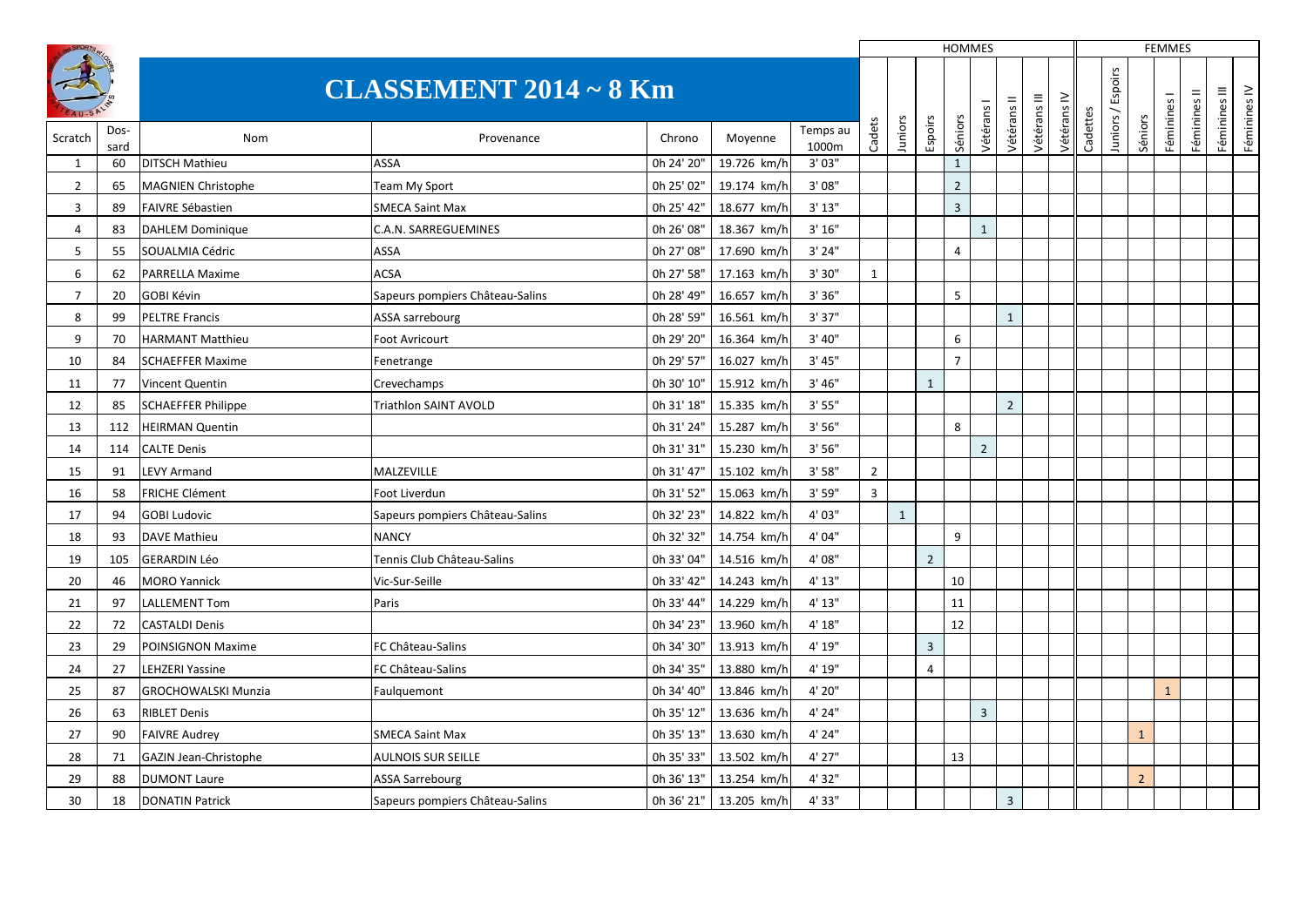|         |              |                          |                                     |            |             |                   |                |         |         | <b>HOMMES</b> |                |                |                |             |          |                |                | <b>FEMMES</b>  |              |               |              |
|---------|--------------|--------------------------|-------------------------------------|------------|-------------|-------------------|----------------|---------|---------|---------------|----------------|----------------|----------------|-------------|----------|----------------|----------------|----------------|--------------|---------------|--------------|
|         |              |                          | <b>CLASSEMENT 2014 ~ 8 Km</b>       |            |             |                   |                |         |         |               |                |                | Vétérans III   | Vétérans IV |          | Espoirs        |                | Féminines I    | Féminines II | Féminines III | Féminines IV |
| Scratch | Dos-<br>sard | Nom                      | Provenance                          | Chrono     | Moyenne     | Temps au<br>1000m | Cadets         | Juniors | Espoirs | Séniors       | Vétérans I     | Vétérans II    |                |             | Cadettes | Juniors /      | Séniors        |                |              |               |              |
| 31      | 95           | LALLEMENT Jean-Francois  | Morhange                            | 0h 37' 37" | 12.760 km/h | 4' 42"            |                |         |         |               |                |                | $\mathbf{1}$   |             |          |                |                |                |              |               |              |
| 32      | 78           | <b>GERMAIN Tracy</b>     | Golbey                              | 0h 37' 40" | 12.743 km/h | 4' 43"            |                |         |         |               |                |                |                |             |          | $\overline{1}$ |                |                |              |               |              |
| 33      | 74           | VITOUX Anne-Sophie       | Paris                               | 0h 37' 55" | 12.659 km/h | 4' 44"            |                |         |         |               |                |                |                |             |          |                | $\overline{3}$ |                |              |               |              |
| 34      | 15           | <b>SCHUBERT Sandrine</b> |                                     | 0h 38' 02" | 12.621 km/h | 4' 45"            |                |         |         |               |                |                |                |             |          |                |                | $\overline{2}$ |              |               |              |
| 35      | 16           | <b>KIRVELLE Charly</b>   |                                     | 0h 38' 02" | 12.621 km/h | 4' 45"            |                |         |         |               |                | $\overline{4}$ |                |             |          |                |                |                |              |               |              |
| 36      | 57           | <b>ROLLAND Nina</b>      | <b>ASPTT</b>                        | 0h 38' 28" | 12.478 km/h | 4' 49"            |                |         |         |               |                |                |                |             |          |                | $\overline{4}$ |                |              |               |              |
| 37      | 80           | <b>EYERMANN Pierre</b>   | Château-Salins                      | 0h 38' 29" | 12.473 km/h | 4' 49"            |                |         |         | 14            |                |                |                |             |          |                |                |                |              |               |              |
| 38      | 50           | <b>OUTHIER Arthur</b>    | Nancy                               | 0h 38' 42" | 12.403 km/h | 4'50"             |                |         |         | 15            |                |                |                |             |          |                |                |                |              |               |              |
| 39      | 45           | <b>CAVARE Elodie</b>     | Dombasle                            | 0h 38' 43" | 12.398 km/h | 4' 50"            |                |         |         |               |                |                |                |             |          |                |                | $\overline{3}$ |              |               |              |
| 40      | 113          | <b>NONDIER Jonathan</b>  | Dojo du Saulnois                    | 0h 38' 45" | 12.387 km/h | 4'51"             |                |         |         | 16            |                |                |                |             |          |                |                |                |              |               |              |
| 41      | 51           | <b>GREZ Audrey</b>       | Merlebach                           | 0h 38' 48" | 12.371 km/h | 4' 51"            |                |         |         |               |                |                |                |             |          |                | 5              |                |              |               |              |
| 42      | 33           | <b>ENTZMINGER Romain</b> | FC Château-Salins                   | 0h 38' 57" | 12.323 km/h | 4' 52"            | 4              |         |         |               |                |                |                |             |          |                |                |                |              |               |              |
| 43      | 25           | <b>LECAT Manon</b>       |                                     | 0h 39' 05" | 12.281 km/h | 4' 53"            |                |         |         |               |                |                |                |             |          | $\overline{2}$ |                |                |              |               |              |
| 44      | 92           | <b>HENRY Odile</b>       | Runfun Club Vasperviller            | 0h 39' 26" | 12.172 km/h | 4' 56"            |                |         |         |               |                |                |                |             |          |                | 6              |                |              |               |              |
| 45      | 76           | <b>LALLEMENT Daniel</b>  | Club Alpin Nancy                    | 0h 39' 45" | 12.075 km/h | 4' 58"            |                |         |         |               |                | 5              |                |             |          |                |                |                |              |               |              |
| 46      | 53           | <b>SIMON Camille</b>     | Laneuveville devant nancy triathlon | 0h 39' 56" | 12.020 km/h | 4' 60"            |                |         |         |               |                |                |                |             |          | $\overline{3}$ |                |                |              |               |              |
| 47      | 38           | PRUGNON Corentin         | FC Château-Salins                   | 0h 39' 57" | 12.015 km/h | 4' 60"            | 5              |         |         |               |                |                |                |             |          |                |                |                |              |               |              |
| 48      | 35           | L'HUILLIER Christophe    | FC Château-Salins                   | 0h 39' 58" | 12.010 km/h | 4' 60"            | 6              |         |         |               |                |                |                |             |          |                |                |                |              |               |              |
| 49      | 37           | <b>SAVARESE Nicolas</b>  | FC Château-Salins                   | 0h 40' 00" | 12.000 km/h | 5'00''            | $\overline{7}$ |         |         |               |                |                |                |             |          |                |                |                |              |               |              |
| 50      | 19           | <b>BUJEGA Eric</b>       | Sapeurs pompiers Château-Salins     | 0h 40' 05" | 11.975 km/h | 5'01"             |                |         |         |               | $\overline{4}$ |                |                |             |          |                |                |                |              |               |              |
| 51      | 61           | PACHOUD Odile            | CHÂTEAU-SALINS                      | 0h 40' 10" | 11.950 km/h | 5'01"             |                |         |         |               |                |                |                |             |          |                |                |                | $\mathbf{1}$ |               |              |
| 52      | 75           | <b>MARTIN Constance</b>  |                                     | 0h 40' 28" | 11.862 km/h | 5'04"             |                |         |         |               |                |                |                |             |          |                | $\overline{7}$ |                |              |               |              |
| 53      | 6            | LUHMANN Maryse           | <b>C.A.N. SARREGUEMINES</b>         | 0h 40' 31" | 11.847 km/h | 5'04"             |                |         |         |               |                |                |                |             |          |                |                | 4              |              |               |              |
| 54      | 96           | VITOUX François          | CHÂTEAU-SALINS                      | 0h 40' 50" | 11.755 km/h | 5'06"             |                |         |         |               |                | 6              |                |             |          |                |                |                |              |               |              |
| 55      | 54           | <b>SIMON Patrick</b>     | <b>Amicale Coutures</b>             | 0h 41' 05" | 11.684 km/h | 5'08"             |                |         |         |               |                | $\overline{7}$ |                |             |          |                |                |                |              |               |              |
| 56      | 81           | <b>NEY Roland</b>        | <b>CAN Sarreguemines</b>            | 0h 41' 05" | 11.684 km/h | 5'08"             |                |         |         |               |                |                | $\overline{2}$ |             |          |                |                |                |              |               |              |
| 57      | 32           | <b>GUERNEVEL Johnny</b>  | FC Château-Salins                   | 0h 41' 10" | 11.660 km/h | 5' 09"            |                |         |         | 17            |                |                |                |             |          |                |                |                |              |               |              |
| 58      | 31           | <b>RICHARD Willy</b>     | FC Château-Salins                   | 0h 41' 15" | 11.636 km/h | 5'09"             |                |         |         |               | 5              |                |                |             |          |                |                |                |              |               |              |
| 59      | 48           | <b>LORSIN Anne</b>       | Vic-Sur-Seille                      | 0h 41' 17" | 11.627 km/h | 5'10''            |                |         |         |               |                |                |                |             |          |                | 8              |                |              |               |              |
| 60      | 47           | <b>MORO Annabelle</b>    | Vic-Sur-Seille                      | 0h 41' 17" | 11.627 km/h | 5'10''            |                |         |         |               |                |                |                |             |          |                | 9              |                |              |               |              |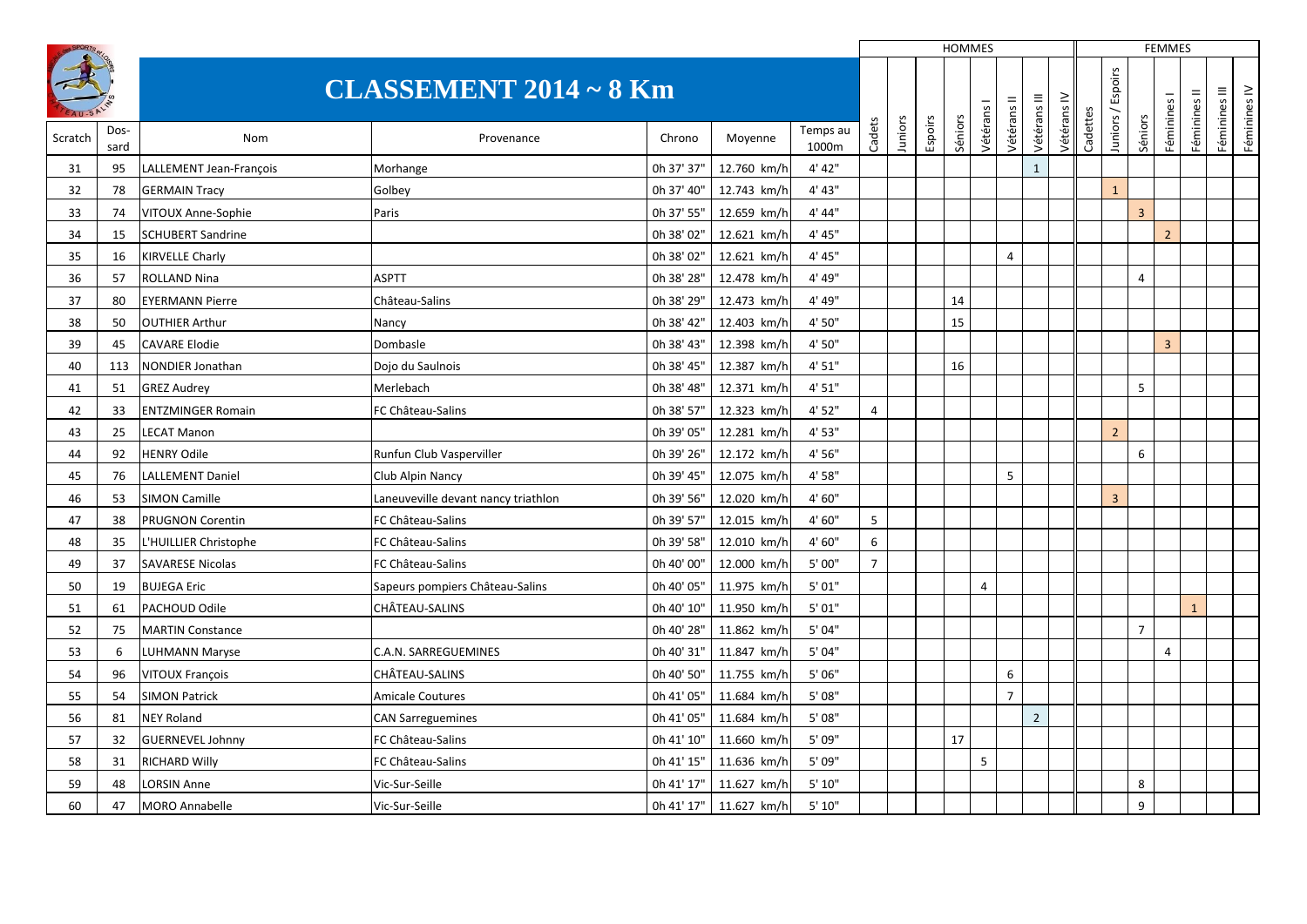|         |                               |                             |                                 |            |              |                   |        |         |         | HOMMES  |                |             |                |              |          |         |         | <b>FEMMES</b>  |                |               |              |
|---------|-------------------------------|-----------------------------|---------------------------------|------------|--------------|-------------------|--------|---------|---------|---------|----------------|-------------|----------------|--------------|----------|---------|---------|----------------|----------------|---------------|--------------|
|         | <b>CLASSEMENT 2014 ~ 8 Km</b> |                             |                                 |            |              |                   |        |         |         |         |                |             | Vétérans III   | Vétérans IV  |          | Espoirs |         | Féminines I    | Féminines II   | Féminines III | Féminines IV |
| Scratch | Dos-<br>sard                  | Nom                         | Provenance                      | Chrono     | Moyenne      | Temps au<br>1000m | Cadets | Juniors | Espoirs | Séniors | Vétérans       | Vétérans II |                |              | Cadettes | Juniors | Séniors |                |                |               |              |
| 61      | 11                            | <b>CLAUDE Johanna</b>       |                                 | 0h 41' 27" | 11.580 km/h  | 5' 11"            |        |         |         |         |                |             |                |              |          |         | 10      |                |                |               |              |
| 62      | 107                           | LAUER Michaël               |                                 | 0h 41' 34" | 11.548 km/h  | 5'12"             |        |         |         | 18      |                |             |                |              |          |         |         |                |                |               |              |
| 63      | 66                            | <b>NIGON Philippe</b>       | <b>MJC Dieuze</b>               | 0h 42' 12" | 11.374 km/h  | 5'17"             |        |         |         |         | 6              |             |                |              |          |         |         |                |                |               |              |
| 64      | 13                            | MAZERAND André              | AABS Schneckenbuch              | 0h 42' 35" | 11.272 km/h  | 5' 19"            |        |         |         |         |                |             |                | $\mathbf{1}$ |          |         |         |                |                |               |              |
| 65      | 21                            | <b>HAZOTTE Damien</b>       | Sapeurs pompiers Château-Salins | 0h 43' 28" | 11.043 km/h  | 5'26''            |        |         |         |         |                | 8           |                |              |          |         |         |                |                |               |              |
| 66      | 17                            | LEJEUNE Gérard              | Continental                     | 0h 44' 19" | 10.831 km/h  | 5'32"             |        |         |         |         |                |             | $\overline{3}$ |              |          |         |         |                |                |               |              |
| 67      | 79                            | <b>EYERMANN Marie-Line</b>  | Château-Salins                  | 0h 45' 28" | 10.557 km/h  | 5' 41"            |        |         |         |         |                |             |                |              |          |         | 11      |                |                |               |              |
| 68      | 24                            | <b>MALHOMME Pierre</b>      | Sapeurs pompiers Château-Salins | 0h 45' 40" | 10.511 km/h  | 5' 43"            |        |         |         | 19      |                |             |                |              |          |         |         |                |                |               |              |
| 69      | 56                            | <b>GUILLEMIN Michelle</b>   |                                 | 0h 45' 57" | 10.446 km/h  | 5' 45"            |        |         |         |         |                |             |                |              |          |         |         | 5              |                |               |              |
| 70      | 106                           | <b>BERTEIGNE Séverine</b>   |                                 | 0h 46' 32" | 10.315 km/h  | 5' 49"            |        |         |         |         |                |             |                |              |          |         | 12      |                |                |               |              |
| 71      | 100                           | <b>SUFIN Aurélie</b>        | CHÂTEAU-SALINS                  | 0h 46' 33" | 10.311 km/h  | 5' 49"            |        |         |         |         |                |             |                |              |          |         | 13      |                |                |               |              |
| 72      | 69                            | <b>THIERY Stéphane</b>      |                                 | 0h 47' 30" | 10.105 km/h  | 5' 56"            |        |         |         | 20      |                |             |                |              |          |         |         |                |                |               |              |
| 73      | 68                            | <b>THIERY Sylvie</b>        |                                 | 0h 47' 35" | 10.088 km/h  | 5' 57"            |        |         |         |         |                |             |                |              |          |         | 14      |                |                |               |              |
| 74      | 9                             | <b>DIDIER Frédéric</b>      |                                 | 0h 47' 35" | 10.088 km/h  | 5'57"             |        |         |         | 21      |                |             |                |              |          |         |         |                |                |               |              |
| 75      | 73                            | <b>VALLON Christophe</b>    |                                 | 0h 47' 35" | 10.088 km/h  | 5'57"             |        |         |         |         | $\overline{7}$ |             |                |              |          |         |         |                |                |               |              |
| 76      | 22                            | <b>KEMBERG Anaïs</b>        | Sapeurs pompiers Château-Salins | 0h 48' 10" | 9.965 km/h   | 6'01"             |        |         |         |         |                |             |                |              |          |         | 15      |                |                |               |              |
| 77      | 23                            | <b>LECUELLE Cédric</b>      | Sapeurs pompiers Château-Salins | 0h 48' 10" | 9.965 km/h   | 6'01"             |        |         |         | 22      |                |             |                |              |          |         |         |                |                |               |              |
| 78      | 39                            | <b>SIMSEK Akim</b>          | FC Château-Salins               | 0h 48' 45" | 9.846 km/h   | 6'06''            | 8      |         |         |         |                |             |                |              |          |         |         |                |                |               |              |
| 79      | 36                            | <b>VUILLAUME Quentin</b>    | FC Château-Salins               | 0h 49' 26" | 9.710 km/h   | 6' 11"            | 9      |         |         |         |                |             |                |              |          |         |         |                |                |               |              |
| 80      | 34                            | <b>ZINT Antoine</b>         | FC Château-Salins               | 0h 49' 41" | 9.661 km/h   | 6' 13''           | 10     |         |         |         |                |             |                |              |          |         |         |                |                |               |              |
| 81      | 52                            | <b>OBSTETAR Régis</b>       | Soultz                          | 0h 50' 09' | $9.571$ km/h | 6' 16''           |        |         |         |         | 8              |             |                |              |          |         |         |                |                |               |              |
| 82      | 26                            | <b>TOUSSAINT Françoise</b>  |                                 | 0h 50' 19" | 9.540 km/h   | 6' 17"            |        |         |         |         |                |             |                |              |          |         |         |                | $\overline{2}$ |               |              |
| 83      | 2                             | <b>KLEIN Nadine</b>         | Dojo du Saulnois                | 0h 50' 37' | 9.483 km/h   | $6'$ 20"          |        |         |         |         |                |             |                |              |          |         |         | 6              |                |               |              |
| 84      | 82                            | <b>TAPIN Martine</b>        | Toul                            | 0h 50' 47" | 9.452 km/h   | 6' 21''           |        |         |         |         |                |             |                |              |          |         |         |                | $\overline{3}$ |               |              |
| 85      | 86                            | <b>HEYMES Eva</b>           | Francaltroff                    | 0h 50' 56" | 9.424 km/h   | $6'$ 22"          |        |         |         |         |                |             |                |              |          | 4       |         |                |                |               |              |
| 86      | 102                           | <b>FLORE Charlotte</b>      | ASS théâtre Morhange            | 0h 51' 25" | 9.335 km/h   | 6'26''            |        |         |         |         |                |             |                |              |          | 5       |         |                |                |               |              |
| 87      | 103                           | <b>FRIEDERICH Romain</b>    | Sapeurs pompiers Dieuze         | 0h 51' 25' | 9.335 km/h   | 6' 26'            |        |         | 5       |         |                |             |                |              |          |         |         |                |                |               |              |
| 88      | 49                            | <b>LIMONIER Sylvie</b>      | Raucourt                        | 0h 51' 35" | 9.305 km/h   | 6' 27"            |        |         |         |         |                |             |                |              |          |         |         | $\overline{7}$ |                |               |              |
| 89      | $\overline{7}$                | <b>FEROUELLE Manuela</b>    |                                 | 0h 52' 25" | 9.157 km/h   | 6'33"             |        |         |         |         |                |             |                |              |          |         | 16      |                |                |               |              |
| 90      | 10                            | <b>FRECHEIN Pauline</b>     |                                 | 0h 52' 56" | 9.068 km/h   | 6' 37"            |        |         |         |         |                |             |                |              |          |         | 17      |                |                |               |              |
| 91      | 8                             | <b>FRANCOIS Fanny</b>       | AABS Schneckenbuch              | 0h 53' 08" | 9.034 km/h   | 6' 39"            |        |         |         |         |                |             |                |              |          |         | 18      |                |                |               |              |
| 92      | 59                            | <b>STEININGER François</b>  | FAREBERSVILLER                  | 0h 54' 24" | 8.824 km/h   | 6' 48''           |        |         |         |         |                |             | $\overline{4}$ |              |          |         |         |                |                |               |              |
| 93      | 43                            | <b>KLEIN Marie-Laurence</b> | Gym Château-Salins              | 0h 56' 00" | 8.571 km/h   | 7'00"             |        |         |         |         |                |             |                |              |          |         |         |                |                | $\mathbf{1}$  |              |